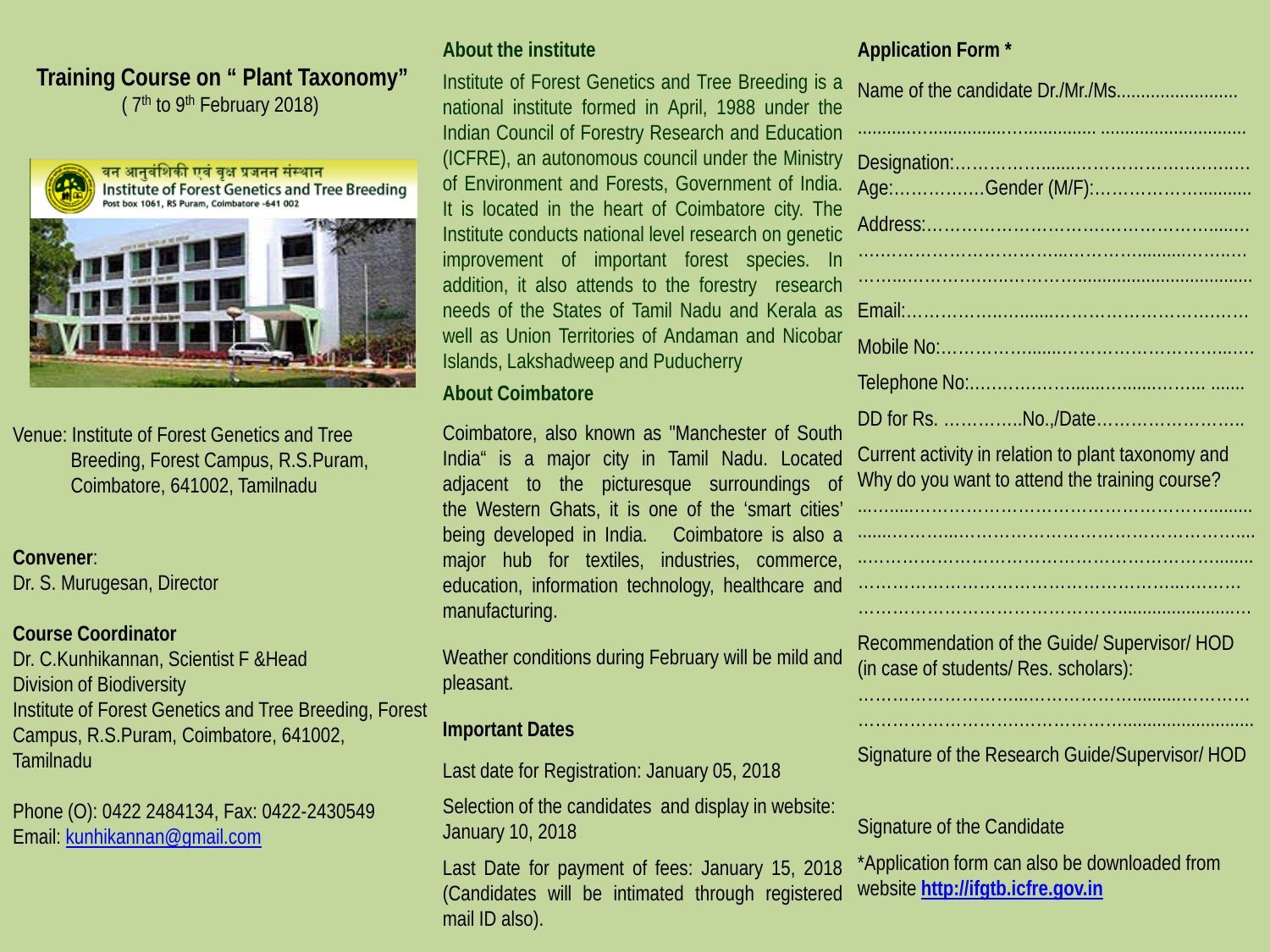### **Background**

Taxonomy is the science of describing, naming and classifying organisms and it is therefore, an important tool in understanding the biological diversity. Understanding of biological diversity and means of protecting it has become increasingly important in the present day context of biodiversity crisis. The importance of plant taxonomy has now been realized more than ever before, especially in the context of conservation and sustainable utilization of plant resources. Further, research in any advanced branch of science will get relevance only when the correct identity of plants are established. Thousand of species are still lying unidentified for want of experts in field of plant taxonomy. Therefore the Convention on Biological Diversity gave a thrust to revitalize and strengthen taxonomy in 21st century. Now-a-days, there is a sharp decline in plant taxonomists who have specialized in the field. Moreover, many taxonomists are working in special groups or in revisionary works to reduce the confusion existing in nomenclature, phylogeny etc. and their expertise in other groups is limited. Several biologists opined that **India need more taxonomists** (*Nature*, 471(3): 34. 2011) to document whole diversity existing in India. One of the main reasons for shortage of taxonomists is the less importance given to the subject in university curriculum. Inaccessibility of taxonomists to train interested  $\blacksquare$ people in taxonomy and lack of financial support to

do taxonomical work have also aggravated the problem. This makes it extremely difficult for students who may be interested in perusing taxonomical works to obtain training. Keeping in view of the above situation, the present training on plant taxonomy has been proposed to create awareness on the importance of taxonomy in present scenario, develop skills to handle taxonomy of different groups and introduce modern tools in taxonomical research so as to upgrade the knowledge level.

#### **Objectives of the training:**

The training has been designed keeping in view of the following objectives:

- To provide an overview of floristic diversity of India and create awareness for developing expertise in plant taxonomy.
- To familiarize the participants with taxonomy of different plant groups
- To introduce salient principles of classifications and its evolution.
- To introduce The International Code of Nomenclature for algae, fungi, and plants (ICN).
- $\blacksquare$  To create awareness on application of modern on first come first served basis. tools in plant taxonomy.

#### **Target group:**

Teachers of Schools/ Colleges/ Universities; Scientists, Research scholars and students with taxonomy specialization

**Duration:** From 7<sup>th</sup> to 9<sup>th</sup> February 2018.

**Training Fee**: **Rs. 3000**/- for students/ Research scholars; **Rs. 5000**/- for others. The fee collected will cover course material and working lunch for three days. No TA/DA will be provided to the participants. Selected candidates will have to make their own arrangements for to and fro travel. Accommodation will be arranged at nominal charges on twin sharing basis. Registration charges are to be paid through Demand Draft of any Nationalized Bank drawn in favour of Director, IFGTB, Coimbatore, payable at Coimbatore.

**Field trip:** There will be a field trip to the Biodiversity rich area for taxonomical survey. Entry fee etc. has to be borne by participants.

#### **Training will be organized only if a minimum of 15 or more participants register for the programme.**

Interested person may register their name by sending a brief bio-data in the format given to the email ID: [kunhikannan@gmail.com](mailto:kunhikannan@gmail.com) on or before10th January 2018. Selection will be made